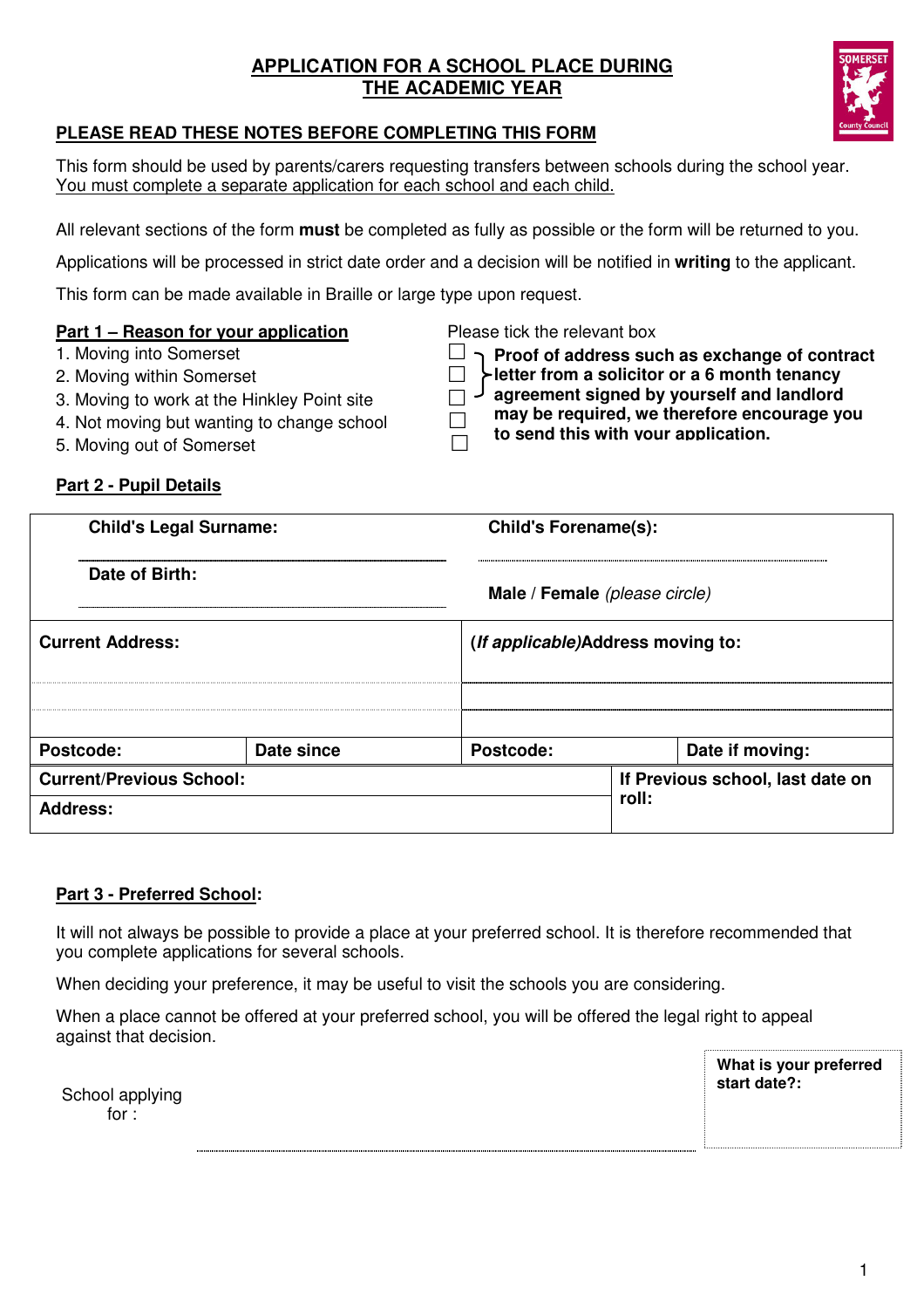## **Part 4 – Supporting Information**

Your answers to the following questions are very important and the Admissions Authority will use this information in conjunction with the appropriate published over-subscription criteria to help determine whether your child has a priority for a place at one of your preferred schools.

| Has your child previously been in care and is now formally adopted?         | <b>YES</b> / <b>NO</b> (please circle) |
|-----------------------------------------------------------------------------|----------------------------------------|
| Is this application for a child currently in the care of a Local Authority? | <b>YES</b> / <b>NO</b> (please circle) |
| If Yes, which Local Authority?:<br>Name of Social Worker:                   |                                        |
| Contact Number:                                                             |                                        |

2.

| Does your child have a Statement of Special Educational Needs (SEN)?                                                                                                                                                                                                                                               | YES / NO (please circle)               |
|--------------------------------------------------------------------------------------------------------------------------------------------------------------------------------------------------------------------------------------------------------------------------------------------------------------------|----------------------------------------|
| If YES please speak to the SEN Casework Team by contacting 0845 4564038. If your child does have a<br>Statement of Special Educational Needs you do not need to complete this form.                                                                                                                                |                                        |
| If NO, do you believe there are important medical or special needs reasons why<br>a place should be allocated at one of your preferred schools (This does not<br>guarantee a place, but the Admissions Authority may need to consider this<br>information in connection with published over-subscription criteria) | <b>YES</b> / <b>NO</b> (please circle) |
| Does your child have any specific disability of which a school should be<br>aware? If Yes, please supply any relevant information.                                                                                                                                                                                 | <b>YES</b> / <b>NO</b> (please circle) |

3.

YES / NO (please circle

If you have indicated **'No'**, please attach a copy of your child's immigration documents.

| Are you involved with the life and worship of a church?                                                                                                 | <b>YES</b> / <b>NO</b> (please circle) |
|---------------------------------------------------------------------------------------------------------------------------------------------------------|----------------------------------------|
| If YES please provide details of your Priest/Minister/Leader and explain the<br>relationship on the appropriate 'Faith' Supplementary Information Form. |                                        |
| Name:                                                                                                                                                   |                                        |
| Address:                                                                                                                                                |                                        |
|                                                                                                                                                         |                                        |
| Is your child baptised/christened?                                                                                                                      | YES / NO (please circle)               |
| If YES in which denomination?                                                                                                                           |                                        |
| If you are applying for a place at a Catholic Voluntary Aided School, you will need to supply a copy of the<br>Baptism / christening certificate.       |                                        |
|                                                                                                                                                         | Please tick if included                |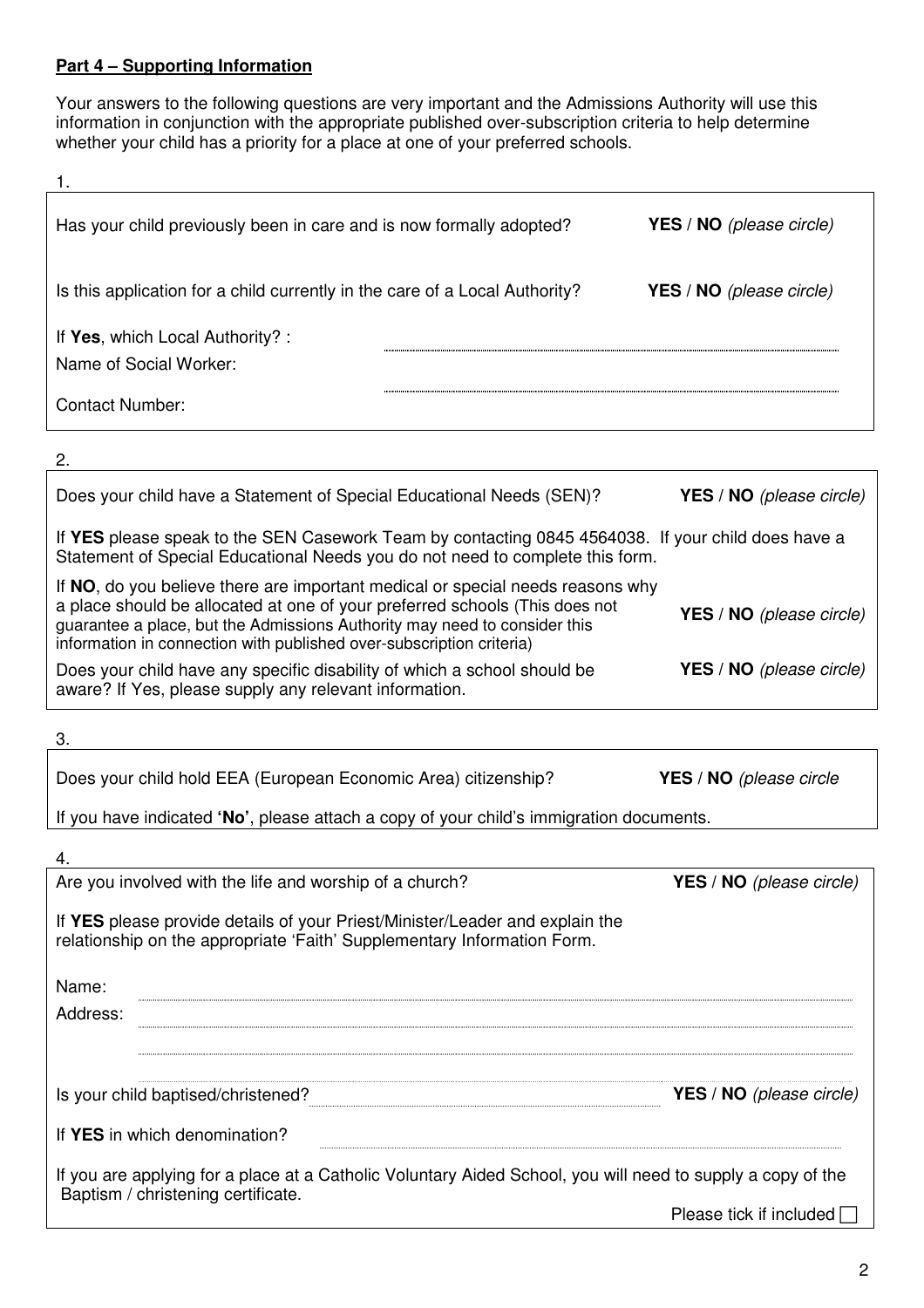5. Will there be any siblings on roll at your preferred schools at the time the school place is required? The sibling(s) must be resident at the same address.

If **YES** please provide details of each sibling(s):

| Child's Legal Surname: | Child's Forename(s):          |  |
|------------------------|-------------------------------|--|
| Date of Birth:         | Male / Female (please circle) |  |
| School child attends:  | Child's current Year          |  |
| Child's Legal Surname: | Child's Forename(s):          |  |
| Date of Birth:         | Male / Female (please circle) |  |
| School child attends:  | Child's current Year          |  |
| Child's Legal Surname: | Child's Forename(s):          |  |
| Date of Birth:         | Male / Female (please circle) |  |
| School child attends:  | Child's current Year          |  |

6. Fair Access Criteria – please tick if any of the following applies to your child. (Please note that ticking one of the boxes below does not guarantee a place at your preferred school. It will enable the Fair Access Protocol to be invoked should you be unable to secure a school place under the normal in year admission process)

| a) Children from the criminal justice system or Pupil Referral Unit or alternative provision who need |  |
|-------------------------------------------------------------------------------------------------------|--|
| to be reintegrated into mainstream education                                                          |  |
| b) Children who have been out of education for two months or more                                     |  |
| c) Children of Gypsies, Roma, Travellers, refugees and asylum seekers                                 |  |
| d) Children who are homeless                                                                          |  |
| e) Children / family working with Children's Social Care or Health professional                       |  |
| f) Children who are carers                                                                            |  |
| g) Children with special educational need, disabilities or medical conditions (but without statement) |  |
| h) Children known to the police or a number of other agencies                                         |  |
| i) Children who have to move school because of domestic violence (whether staying in a refuge of      |  |
| with friends/other relatives)                                                                         |  |
| j) Children in Year 6 and Year 10 pupils (from summer term)                                           |  |
| k) Children in Year 11                                                                                |  |
| I) Children of UK Service Personnel                                                                   |  |
| m) Any other children who arrive in Somerset outside the normal admissions round who have             |  |
| difficulty securing a place                                                                           |  |
| n) Children at risk of permanent exclusion from school                                                |  |
| o) Children whose behaviour is a cause for concern                                                    |  |
| p) Children with poor attendance of 85% or less in the current or previous academic year              |  |

## **Part 5 - Applicant's Details**

| Title: Mr/Ms/Mrs/Miss/Other (please state) |                                                                              |  |  |  |  |  |  |  |
|--------------------------------------------|------------------------------------------------------------------------------|--|--|--|--|--|--|--|
| Parent/Carer's Surname:                    | Parent/Carer's Forename:                                                     |  |  |  |  |  |  |  |
| Relationship to child:                     |                                                                              |  |  |  |  |  |  |  |
| Address (if different from child's):       |                                                                              |  |  |  |  |  |  |  |
|                                            |                                                                              |  |  |  |  |  |  |  |
| Postcode:                                  |                                                                              |  |  |  |  |  |  |  |
| Daytime Tel No:                            | Mobile Tel No:                                                               |  |  |  |  |  |  |  |
| E-mail Address:                            | Do you have legal Parental Responsibility for<br>this child? (please circle) |  |  |  |  |  |  |  |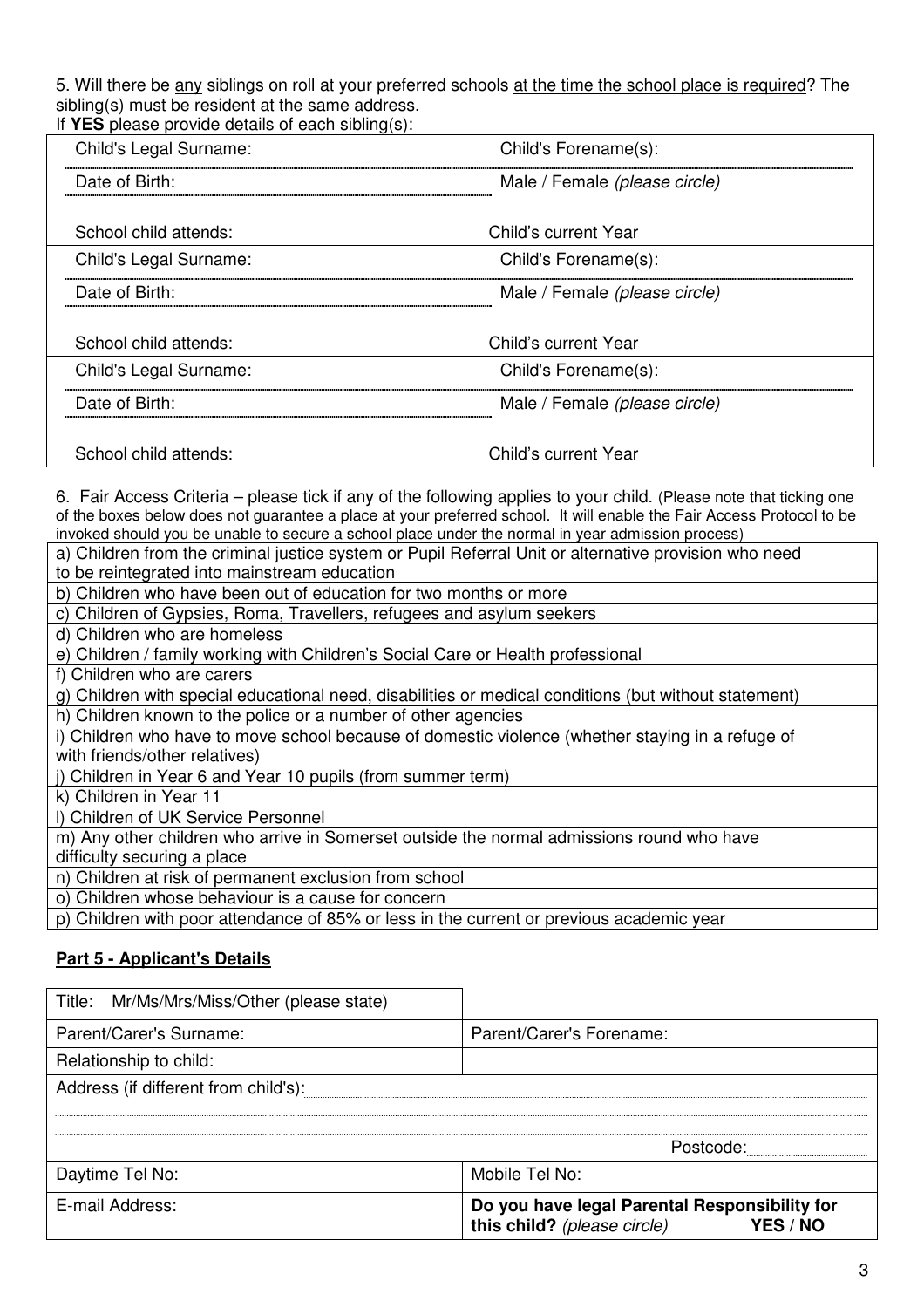#### **Part 6 - Declaration**

I understand that applications must be made by the child's legal parent/carer and that by signing the declaration below I will be confirming my understanding of the information provided on this application form and that the information I have provided is correct. I accept that the Admission Authority reserves the right to withdraw school places which have been obtained by providing incorrect or misleading information.

I understand that it is the parent's responsibility to ensure that the Admission Authority receives the completed application form safely. I note that it is recommended to send my application form by Special Delivery post, or obtain a proof of posting certificate, or a receipt from a County Hall Reception desk if my application is hand delivered. Furthermore, I understand that if my preferred schools include a school in another Local Authority (LA) area, that authority's timescale for providing a decision may be different.

I accept that where parents equally share parental responsibility and two applications are submitted for the same child, the Admission Authority will require the parents to agree which application is to be considered and which should be withdrawn. If parents cannot agree and there is no court order to determine majority responsibility, the preferences indicated by the parent who receives child benefit for the child concerned will be awarded a higher priority than those from the other parent.

I accept that the child's home address must be the place where the child permanently resides for the majority of the time. This would normally be at the same address as the person who has Parental Responsibility for the child and is their main carer. Where the child spends equal amounts of time with both carers, the Admissions Authority will consider the place of residence of the parent/carer who receives Child Benefit to be the child's home. Evidence of parental responsibility will be required should there be doubt and the Admissions Authority may undertake thorough residency checks and reserves the right to request independent confirmation of the child's address.

## **DATA PROTECTION ACT 1998**

**Your personal data will be held and used by Somerset County Council (SCC), in accordance with the Data Protection Act 1988.** 

**The information that you give on this form will be used by the Council for the purpose of processing your application for a school place for your child. The information will be shared with early years settings, health authorities**, **schools, academies and free schools and may also be shared with other SCC service providers, School Appeal Panels and EDF Energy. If you are also applying for a school outside Somerset it may be shared with other Local Authorities and schools and academies in their area.** 

**SCC will not disclose this information to any unauthorised person or body, however, this information may be used by SCC to:** 

- **help improve services**
- **deal with complaints and comments**
- **prevent and detect fraud or crime**

**Members of the public have a legal right to request see personal data held by SCC. A request for this is called a Data Subject Access Request; ring Somerset Direct on 0845 345 9166 for more details**

#### **Signature of Parent/Carer/ Guardian: Date:**

#### **Part 7 – Submitting your application form**

When you are satisfied that you have provided all the relevant information on your application form and any necessary Supplementary Information Form(s) including proof of address, please ensure that you have signed the declaration in Part 6 and then submit your completed application to your preferred school.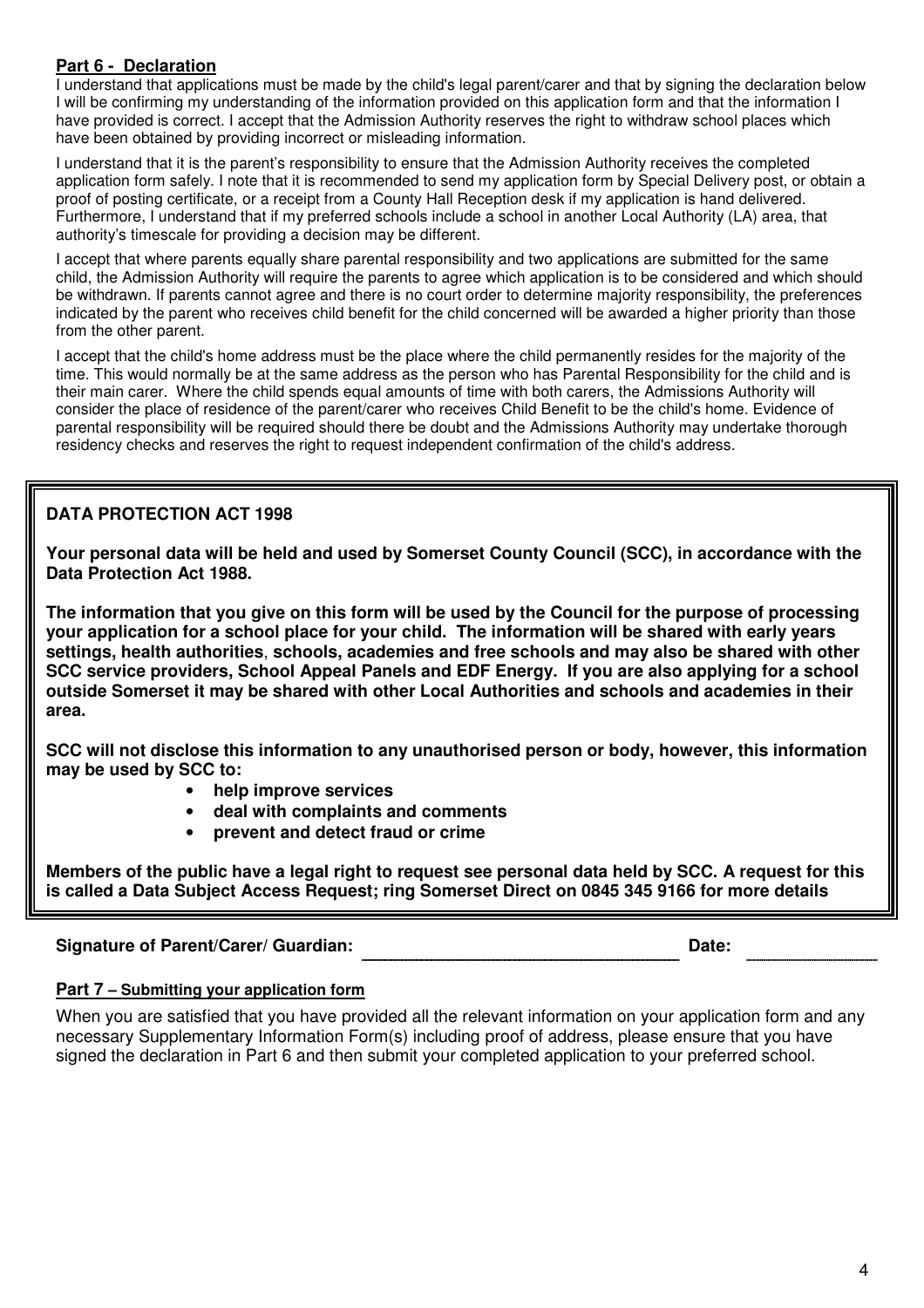# **IMPORTANT INFORMATION**

The information requested in parts 8 and 9 **will not** be used to make the decision whether or not to offer your child a school place. This information is used solely for the purpose of identifying whether your child meets the criteria for consideration under Fair Access and to assist the new school with planning for your child's admission. You will be neither advantaged nor disadvantaged by completing these sections.

Moving school for whatever reason is a very important decision to make.

The Local Authority would strongly advise you to:

- 1. Discuss the move with your child's current school before taking the decision to transfer your child to another school.
- 2. Visit your all preferred schools before making an application

Part 8 to be completed by parent/carer Part 9 to be completed by current or previous school

# **There is no statutory requirement to complete sections 8 and 9 however we would encourage you considering sharing information about your child.**

By signing I understand that any information provided in sections 8 and 9 will be shared with the schools for which I have made a preference.

Please tick the box if you would like the Admission Authority to obtain the information contained in part 9 from your child's current or previous school on your behalf  $\Box$ 

Print name:

Signature of parent / Guardian:

Please send the completed sections 8 and 9 with your application form to your preferred school.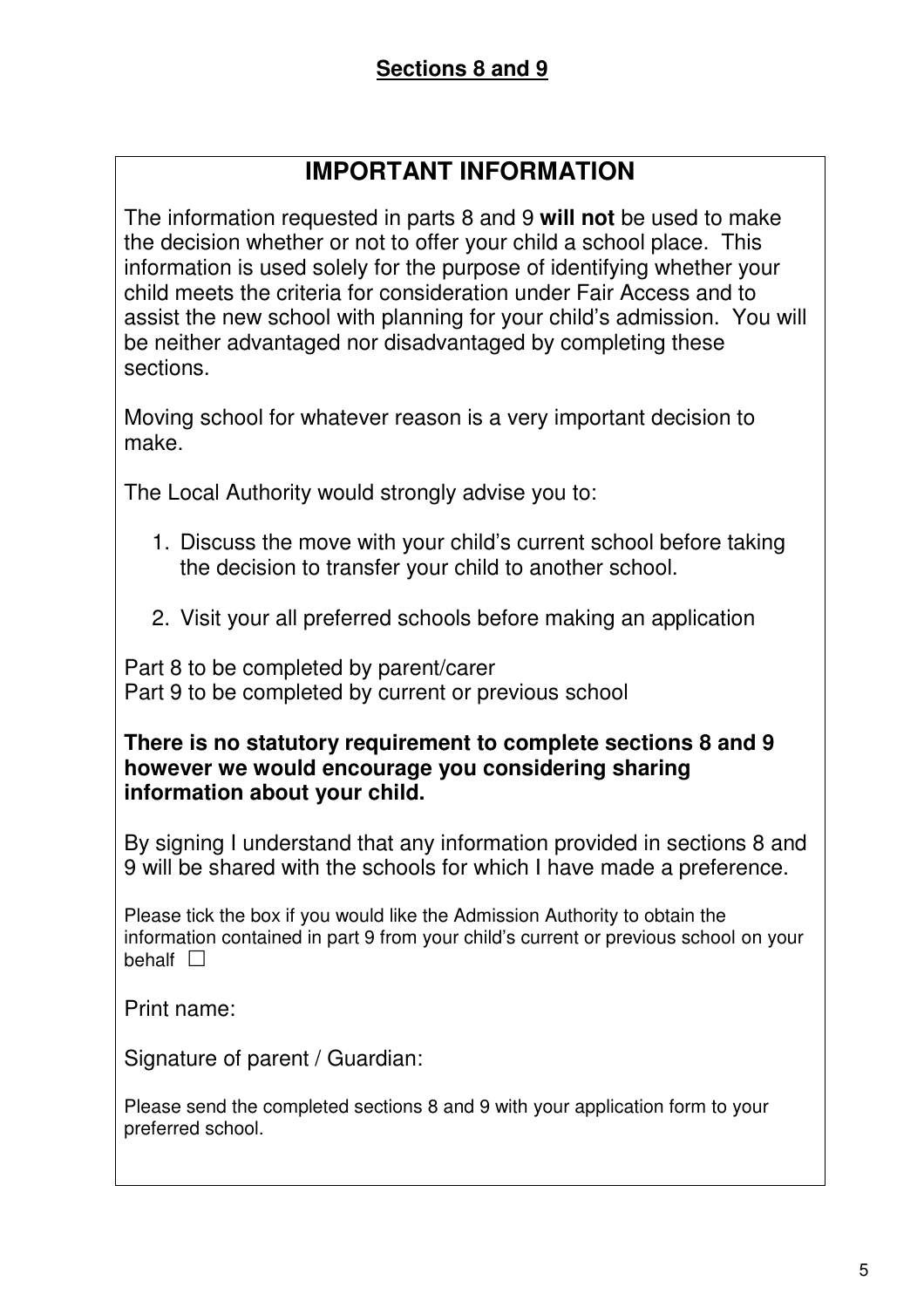**Not to be used to make a decision as to whether or not a place is offered. This information is to be used for the purposes of assisting the new school with planning for your child's admission.** 

#### **Part 8 – Additional Information**

#### **Reason for leaving**

Permanently excluded  $\square$  Fixed term excluded  $\square$  Other  $\square$  (Please provide details)

6

Why do you want your child to change school? (Please give as much further information as you can, using a separate sheet if required.)

I have discussed my reasons for wanting to change school with my child's current school.  $\Box$ Please provide the name of the person(s) you have spoken to at your child's current school –

#### Date of any meetings -

Have any of the following services been involved with your child in the last 3 years? **YES / NO** (please circle)

| (Please tick all relevant boxes below)<br>Parent Family Support Advisor (PFSA) □ | <b>Access Liaison Officer</b>              | $\blacksquare$    |
|----------------------------------------------------------------------------------|--------------------------------------------|-------------------|
| Medical tuition team                                                             | <b>Educational Psychologist</b>            | $\Box$            |
| <b>Children's Social Care</b>                                                    | Child and Adolescent Mental Health Service | $\blacksquare$    |
| <b>Behaviour Support Worker</b>                                                  | <b>Physical Impairment Team</b>            | $\vert \ \ \vert$ |
| Elective Home Education Team                                                     | <b>Traveller Education Service</b>         | $\Box$            |
| Safeguarding Children Team                                                       | Speech, Language and Communication Team,   | $\Box$            |
| <b>Autism Team</b>                                                               | <b>Children's Autism Outreach Team</b>     |                   |
| Other – (Please specify)                                                         |                                            |                   |

Is your child attending school regularly? Yes  $\Box$  No  $\Box$ If no is an Education Attendance Officer involved? Yes  $\Box$  No  $\Box$ 

If your child is not attending regularly, please state why.